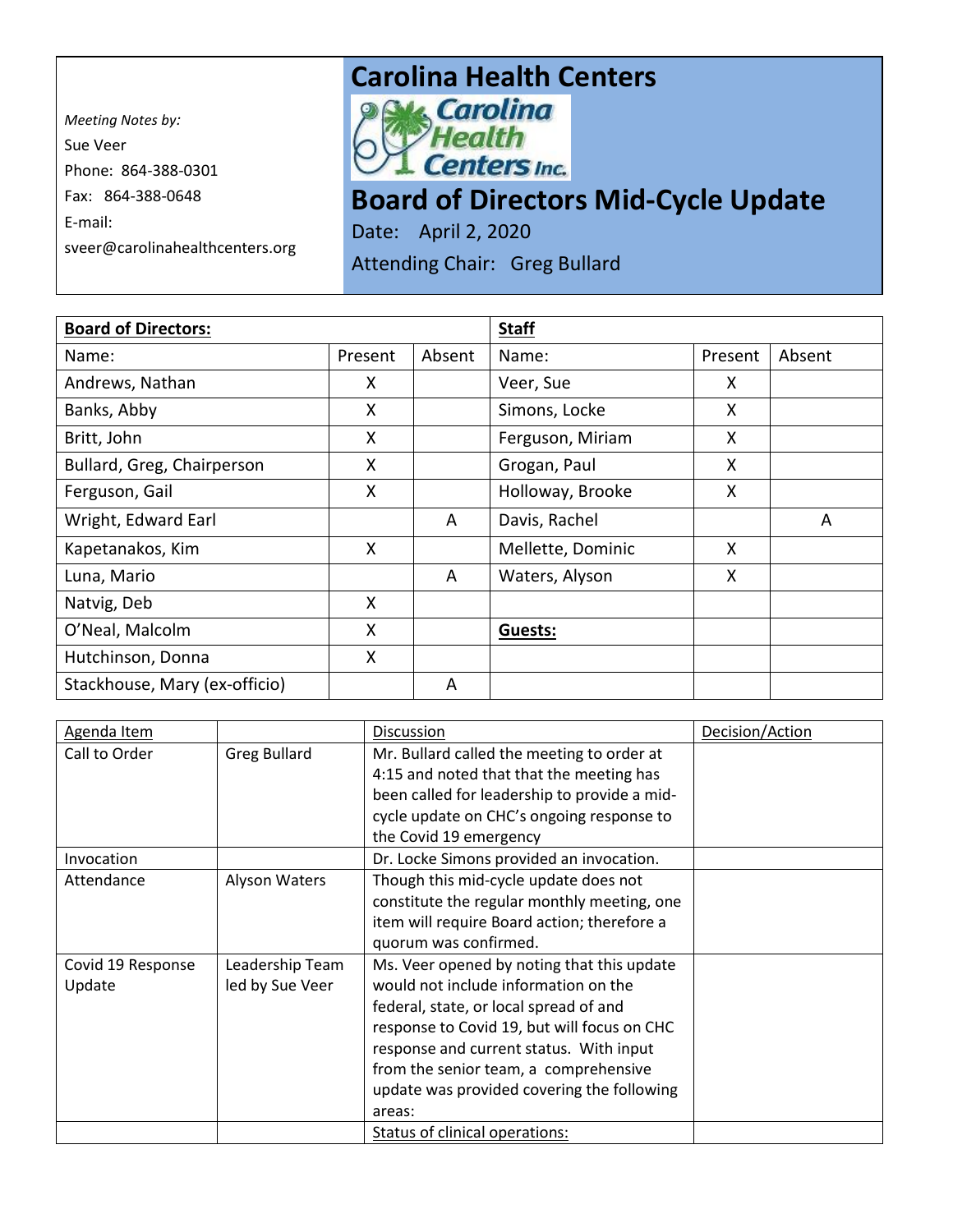| Ridge Spring Family Practice reopened<br>on 4/1/20<br>All medical sites remain open with<br>modifications to minimize exposure.<br>All sites are conducting triage before<br>٠<br>patients enter the building,<br>Testing is being performed outside at all<br>sites.<br>Some sites are doing all sick care outside<br>while others have outdoor areas staged                                                                                                                                                                                                                                                                                                                         |
|---------------------------------------------------------------------------------------------------------------------------------------------------------------------------------------------------------------------------------------------------------------------------------------------------------------------------------------------------------------------------------------------------------------------------------------------------------------------------------------------------------------------------------------------------------------------------------------------------------------------------------------------------------------------------------------|
| for sick care.<br>As of this date 63 tests have been<br>conducted, 5 of those on employees,<br>with one positive result returned. The<br>positive result was not on a patient.<br>Visit volume is decreased by 39%.                                                                                                                                                                                                                                                                                                                                                                                                                                                                   |
| Supplies:<br>Personal Protective Equipment (PPE) is<br>being monitored daily.<br>Staff are receiving regular instruction on<br>$\bullet$<br>CDC guidelines to optimize protection<br>while conserving limited supply.<br>Donations are coming in from various<br>٠<br>sources throughout the community and<br>abroad.<br>Most critical need is N95 masks.                                                                                                                                                                                                                                                                                                                             |
| Personnel:<br>CHC is embracing a new philosophy and<br>the realities around working "virtually" -<br>recognizing that many jobs can be<br>performed from remote locations;<br>however noting the reality of possible<br>decreased productivity due to reduced<br>demands and personal adjustment to a<br>virtual workspace.<br>Approximately 15-20% of the workforce<br>are "unable" to come to a health center<br>site or office - reasons being: working<br>from home, lack of childcare, or need to<br>self-quarantine due to possible exposure<br>or symptoms.<br>Temporary paid leave provisions have<br>been implemented and communicated<br>following previous Board approval. |
| <b>Media and Public Relations:</b><br>Maintaining a regular and very positive<br>$\bullet$<br>presence on social media with very good<br>feedback from patients and public.<br>One inquiry from Index Journal resulted<br>٠<br>in newspaper article in which CHC was                                                                                                                                                                                                                                                                                                                                                                                                                  |

2